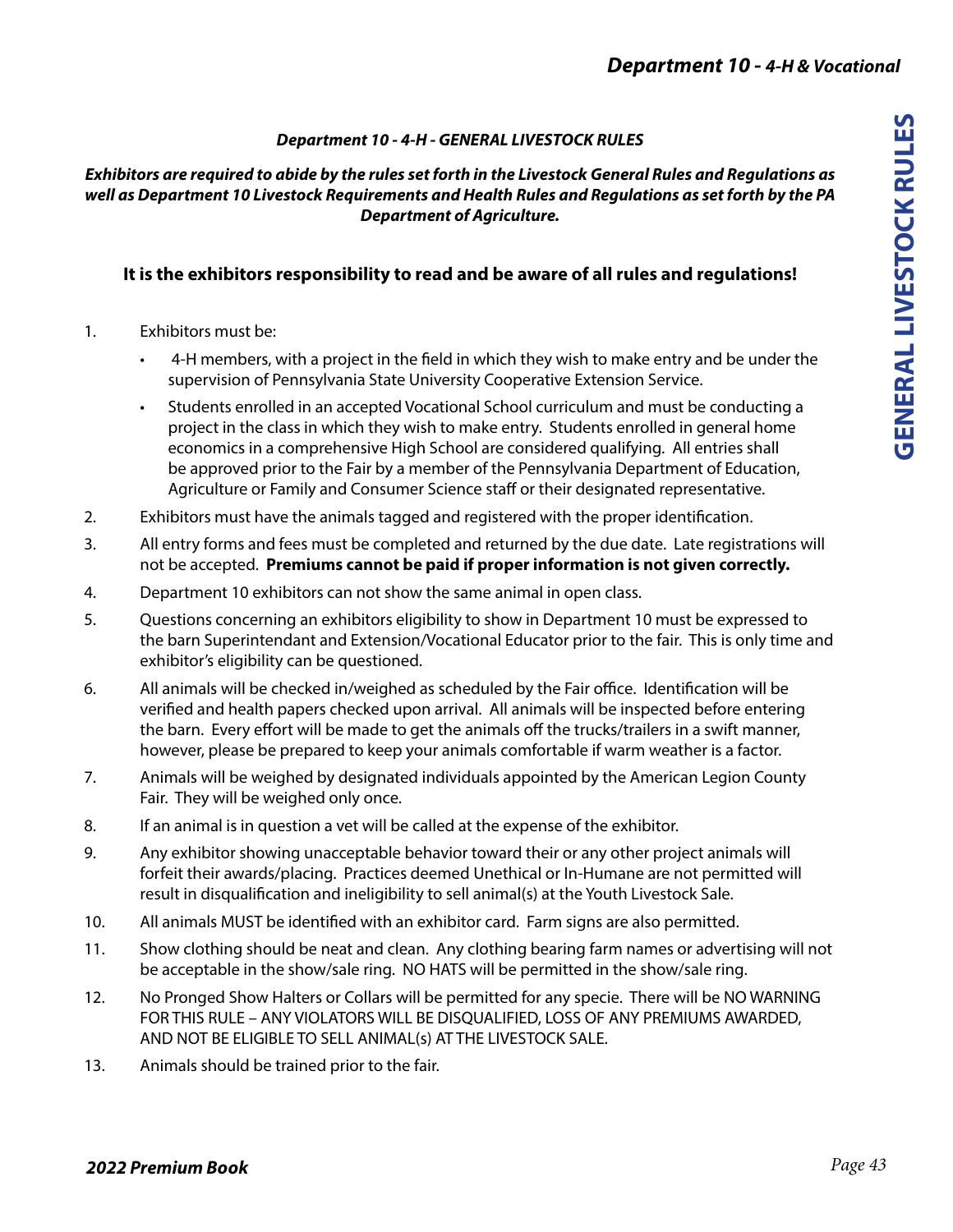## *Department 10 - 4-H & Vocational*

- 14. Exhibitors must be present and have charge of his/her animal any time it is not penned.
- 15. Exhibitors, or their substitute showman, must be present and have charge of their animals at the time of judging and the sale.
- 16. Show Stewards will be present during the Shows. The Barn Superintendents/Show Stewards will observe the handling of all animals, both in and out of the show ring, and will have the authority to disqualify any exhibitor for unethical practices. They will notify the Barn Superintendents and judge of any infractions. Any exhibitor/family member failing to abide by the behavior standards will result in disqualification from the contest. In the case of an unruly animal, adult supervision may be provided at ringside for the exhibitor. In any case, the exhibitor must remain with the animal. If the animal poses to be a safety risk to any of the exhibitors or other animals, it will be removed from the ring at the discretion of the superintendent /show stewards. This, in turn, will forfeit any class placing, and the animal will be ineligible to be sold through the Youth Livestock Sale.
- 17. Any special needs exhibitor will be permitted assistance in the show/sale ring from a parent, youth exhibitor, or educator.
- 18. The Barn Superintendent has the right to withdraw animals from the show/sale that are of unacceptable quality or are uncontrollable.
- 19. Immediately following the Junior Show, members are required to inform the Barn Superintendent of animal(s) NOT to be cataloged for the sale. Failure to comply will result in the animal(s) being sold through the Livestock Auction.
- 20. Owner is responsible for the care of their animal(s) for the entire week. ALL EXHIBITORS ARE REQUIRED TO FEED, WATER AND CHANGE BEDDING BEFORE AND AFTER THE AUCTION - UNTIL THEIR ANIMALS ARE REMOVED FROM BARN. Enforcement: Barn Superintendent(s) will notify the Exhibitor, the Fair and Extension offices. If the animal(s) is not tended to, Fair Premiums and/or Eligibility may be revoked if conditions continue.
- 21. Any animal entered in the livestock show or sale shall not receive any treatment with drugs or biologics within the withdrawal time prior to slaughter. If upon slaughter, a recent treatment with drugs or biologics is found to have been administered prior to the sale and the treatment is the cause of condemnation of a carcass, the loss of the carcass will be borne by the exhibitor.
- 22. On sale night, the youth exhibitor and a responsible adult MUST BE PRESENT IN THE BARN TO HELP BRING THE ANIMAL(S) TO THE ARENA, to the catch pen or to the on-deck pen while the previous animal is being sold or their animal will be scratched from the Youth Livestock Sale and taken back to the barn.
- 23. Animals may only be resold ONE time. Resale money Will NOT go to the youth owner. The money must be donated to a 4-H club or charity of their choice.
- 24. Following the Junior Livestock sale, each exhibitor is responsible for the proper care of their animal until it is loaded for the buyer. NOTE: EACH EXHIBITOR IS RESPONSIBLE FOR LOADING THEIR ANIMALS.
- 25. All animals MUST be product free before leaving fair grounds. (All fitting products MUST be washed out.)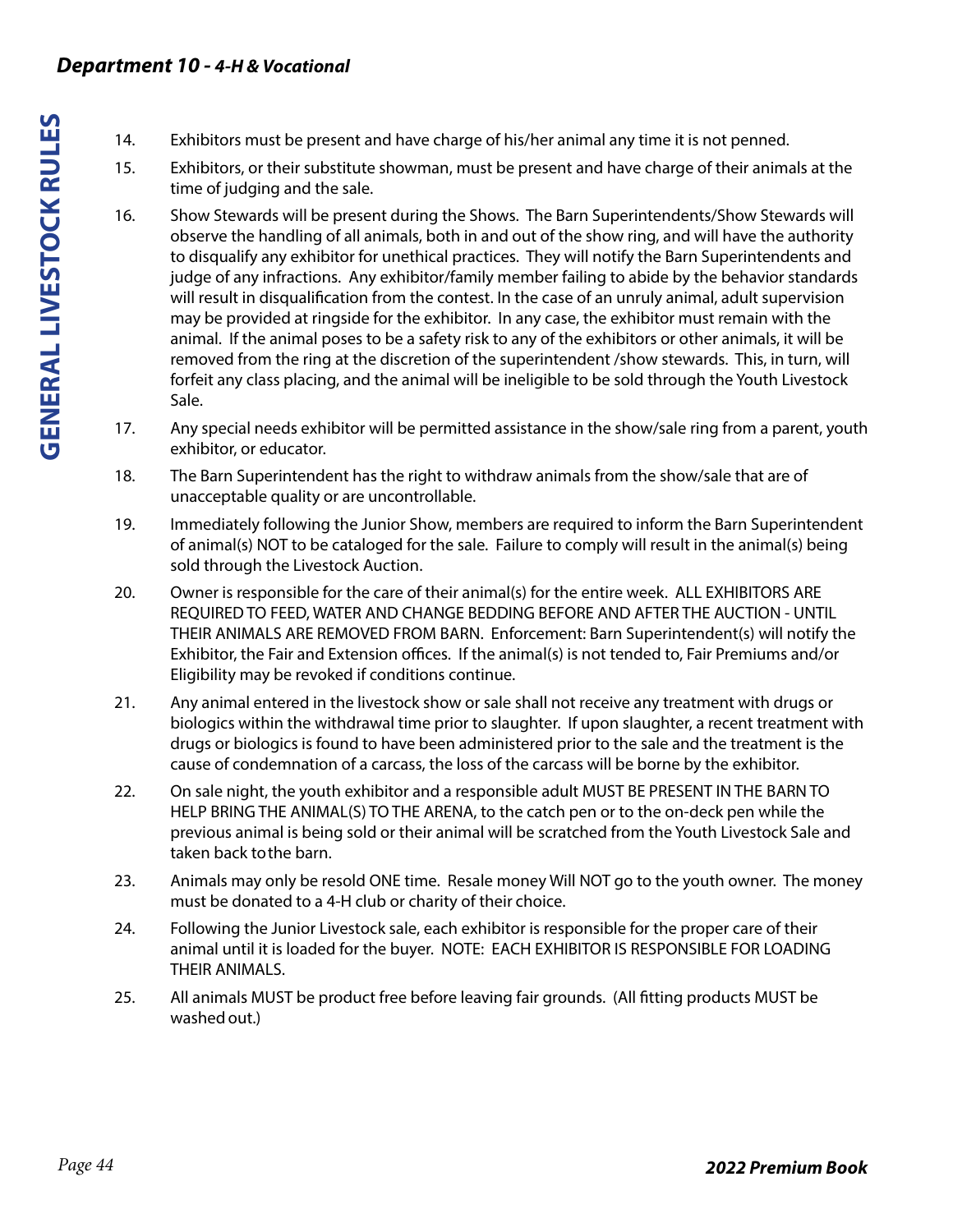- 26. If rules/guidelines are violated; youth exhibitors will be disqualified, forfeit any Fair premiums, and if a market animal(s); the junior market animal(s) will be ineligible to be sold at the Youth Livestock Sale.
- 27. Exhibitors will be charged a commission of 5% gross sales per head for animals sold through the Youth Livestock Sale.
- 28. Youth exhibitors are strongly urged to send thank you notes to trophy sponsors, banner sponsors and livestock buyers. Your cooperation will enable the program to retain those individuals and businesses that support our contests and sale.
- 29. All disputes will be brought to the barn superintendent and educator who will attempt to resolve the dispute. If no resolution is agreed upon the dispute will go to fair management whose decision will be final.

## *Substitute Showman Rule:*

The purpose of the Cambria County Junior livestock shows held during the American Legion County Fair is to enable youth to have a satisfactory experience in the show ring. Therefore, it is the responsibility of the exhibitor to show his/her own animal. The only exceptions that will be allowed are:

- If sickness or physical injury after arriving at the show prevents the exhibitor from showing his/her own animal. In the case of a previous injury or illness prohibiting an exhibitor from showing, a doctor's excuse will be required.
- If the exhibitor has two or more animals in the same class or owns different species of animal that is being shown at the same time.
- If the exhibitor finds it impossible to attend due to medical, direct participation in scholastic/school activities or military commitments, verification of this activity must be confirmed in writing to the Cambria County Extension Office/Vocational Program. If there is conflict of interest, please notify the Extension Office at least one week prior to the fair. Request for a Substitute Showman must be approved and will be forwarded to the Barn Superintendent.

In the above instances, the exhibitor may request a substitute showman. The substitute showman must notify the ring manager when entering the ring that he/she is not the owner. The substitute showman must be another youth exhibitor. The substitute showman will not be considered for a Master Showman award. Any exhibitor that gets a Substitute Showman and is physically capable of showing will be disqualified.